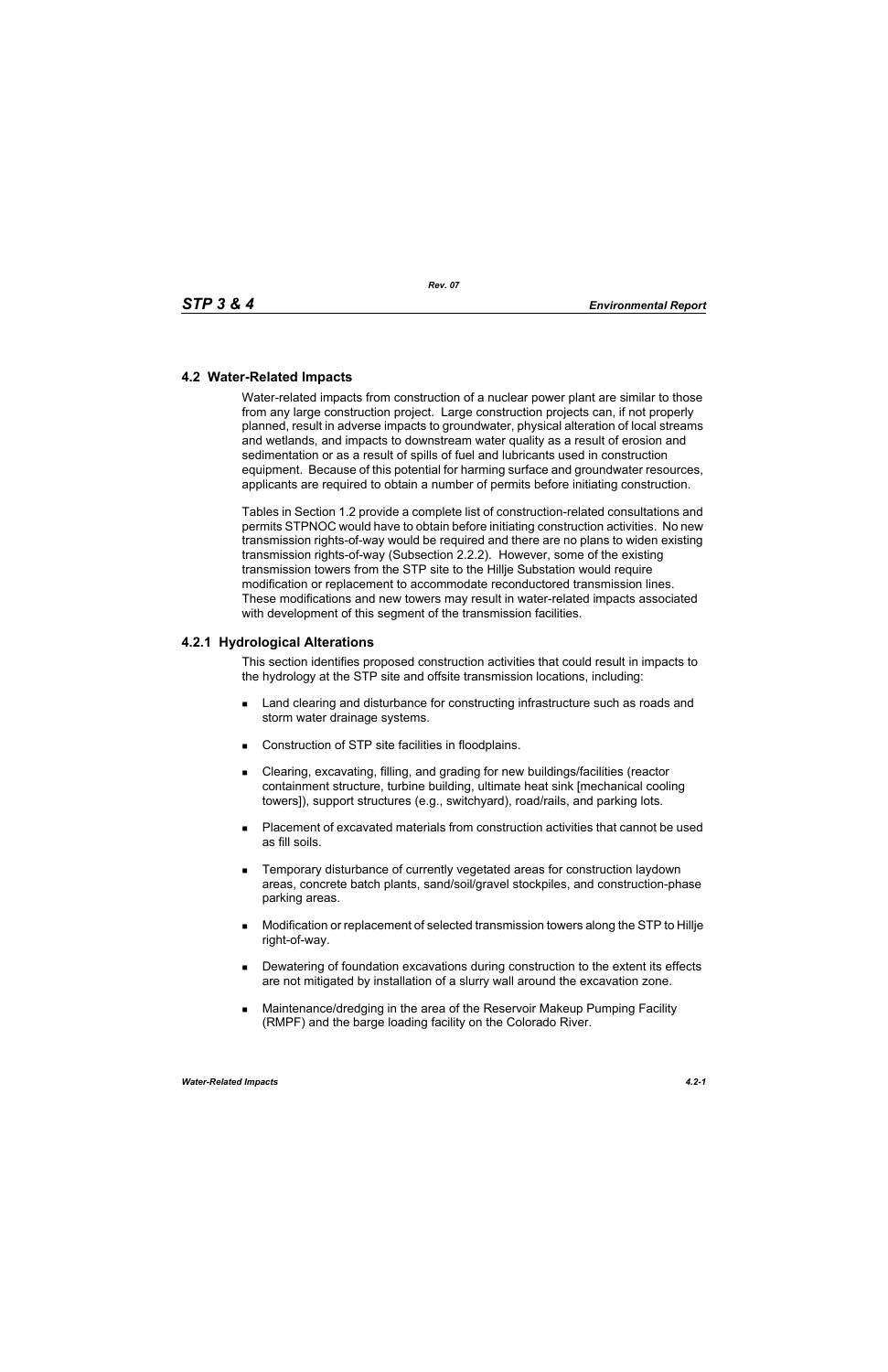# **4.2.1.1 Surface Water**

The STP 3 & 4 project will require replacing some of the existing transmission towers along the 20 miles of transmission right-of-way from the STP site to the Hillje substation (Section 3.7). The modification or replacement of the towers along the existing right-of-way would result in construction activities occurring that would likely result in the disturbance of surface soils within the footprint of the existing towers or access roads. The right-of-way itself as well as adjacent lands is used for crop production. Based on the current use of the land within the right-of-way, disturbance to surface soils would not appreciably alter surface water flow during the modification of the towers or construction of new towers. STPNOC has determined that impacts from the potential changes to surface water flow would be similar to the impacts from the original construction activities along the transmission right-of-way. The impacts would be temporary and would impact relatively small areas. Access to the existing rights-of-way would occur where existing access points are located and would not result in additional land disturbances. STPNOC, therefore, estimates impacts to surface water alterations would be SMALL and would not warrant additional mitigation other than those required by the appropriate permits. If construction activities occur close to surface water features, it is anticipated that the transmission line constructor would use erosion controls to limit the potential impacts to nearby water bodies or drainage features.

The only STP 3 & 4 facilities to be located in the Colorado River floodplain are those facilities that will be shared and have already been constructed for use by STP 1 & 2. These facilities are the RMPF, the Main Cooling Reservoir (MCR) blowdown discharge pipes, the MCR spillway discharge structure, and the barge facility. The remainder of the STP 3 & 4 facilities would be constructed in areas located above the elevation of the floodplain. Impacts to the floodplain from STP 3 & 4 would be less than the impact of constructing STP 1 & 2. The area occupied by these structures in the floodplain is insignificant when compared to the total area of the floodplain. There would be no additional reduction in channel conveyance and the elevation of the 100-year floodplain upstream and downstream of the STP site would not be affected by construction of STP 3 & 4. STPNOC has determined that impacts to the floodplain would be SMALL and would not warrant mitigation.

The local relief of the STP site varies from approximately 30 feet above mean sea level (MSL) in the northern portion of the site to 15 feet MSL in the southern portion, (Subsection 2.3.1.2). Within the site boundary (Figure 2.3.2-3) flows the West Branch of the Colorado River, the Colorado River, as well as surface water drainage features, one of which feeds 34-acre Kelly Lake, which is located in the northeast corner of the site (Reference 4.2-1). The largest surface water feature in the vicinity of the site is the above-grade MCR that covers approximately 7000 acres (2800 hectare). Another STP site surface water feature associated with STP 1 & 2 operations is the 47-acre Essential Cooling Pond (Reference 4.2-2).

As discussed in Subsection 2.3.1, Little Robbins Slough, an intermittent stream, flows south of the MCR to a coastal marsh area north of Matagorda Bay. A portion of Little Robbins Slough that would have been inundated by the construction of the MCR was relocated during the construction of STP 1 & 2 to an area outside of the MCR. The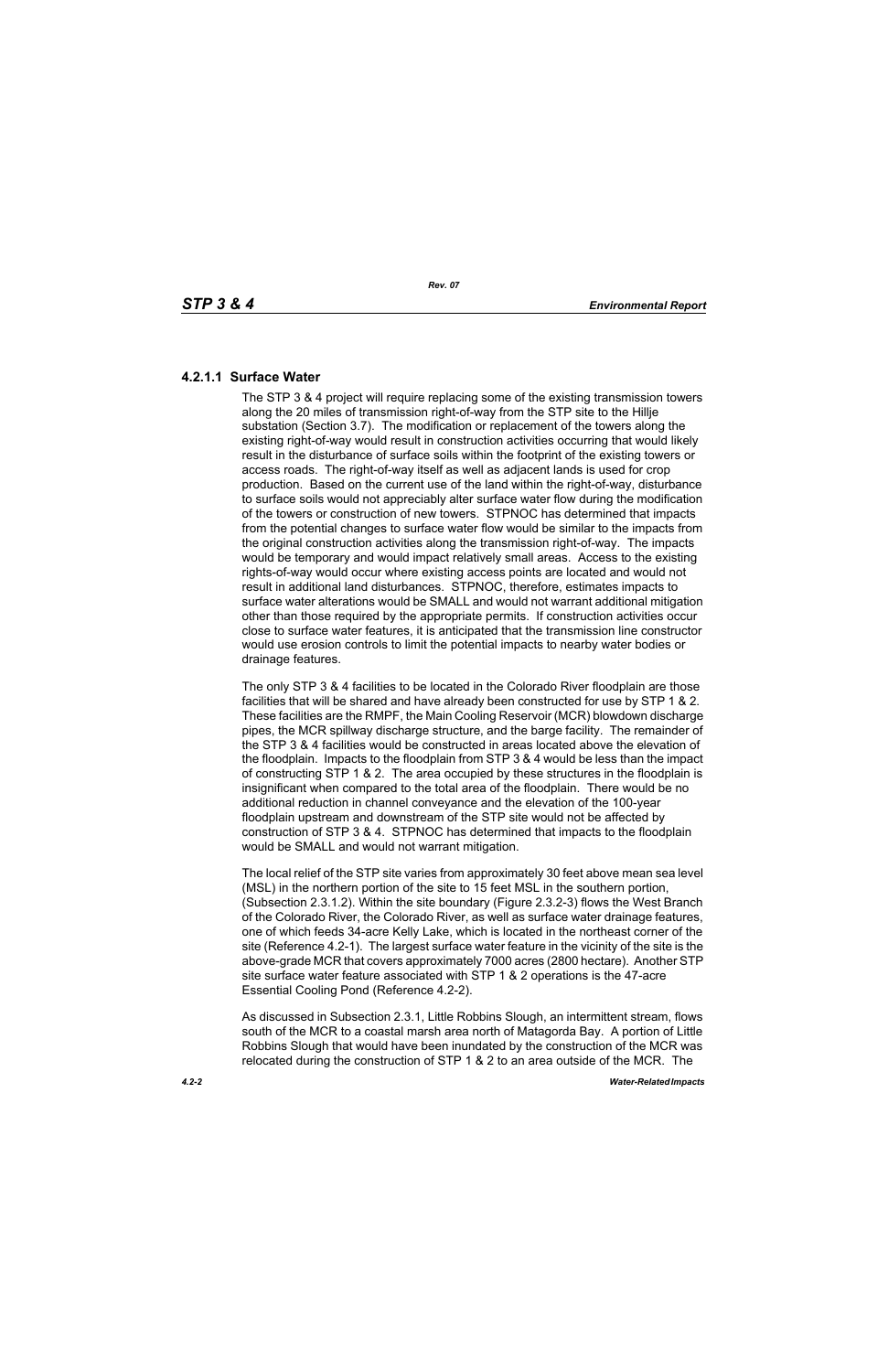relocated channel rejoins the natural drainage course approximately 1 mile east of the southwest corner of the MCR (Reference 4.2-2). The West Branch of the Colorado River is an old river channel associated with the Colorado River adjacent to the MCR that flows south toward the Gulf Intracoastal Waterway and Matagorda Bay. Surface water drainage features near the southeastern portion of the MCR feed the West Branch of the Colorado River, which flows only intermittently.

The construction of STP 3 & 4 and its support facilities, especially the proposed 2-mile long heavy-haul road (Figure 3.9-1) from the barge facility to STP 3 & 4 (Section 4.1) could alter the current surface water flow patterns. Drainage ditches, storm water culverts, and other drainage devices will be used to maintain flow patterns across the construction areas. The refurbishment of an existing rail line that enters the northern portion of the STP site would result in less impact to the area crossed than when originally constructed. Actual impacts would be similar to those associated with normal maintenance of the rail line, including rail and ballast replacement where appropriate.

Surface water features that could be affected by the STP 3 & 4 construction activities include the unnamed onsite drainage associated with site sloughs, drainage ditches currently located in the STP 3 & 4 project area, an area currently designated as the Texas Prairie Wetland Project (Subsection 2.4.1), several onsite areas of standing water and their associated drainages, and other site drainage features that flow to the Colorado River or to the West Branch of the Colorado River (Subsection 2.3.1). Refer to Section 2.4 for additional information on the STP site surface water features.

There have been no studies performed by STPNOC to determine water storage or flow characteristics for surface water features within the STP site boundary other than the Essential Cooling Pond for STP 1 & 2 and the MCR because none have been required by state regulatory agencies. Monitoring of STP site surface water features is performed in accordance with STPNOC's storm water management program. As discussed in Subsection 2.3.3, surface water quality is analyzed for radionuclides as part of the existing radiological monitoring program for the West Branch of the Colorado River, Little Robbins Slough, the East Branch of Little Robbins Slough, a surface water drainage ditch located northeast of the MCR, and the MCR, as indicated in Subsection 2.3.3.

Part of a surface water ditch system is currently located in the area proposed for the STP 3 & 4 facilities. The ditch drains surface water away from the northern portion of the STP 1 & 2 operations area when surface water is present as the result of precipitation events. STPNOC plans to relocate this section of ditch north of the STP 3 & 4 site to capture surface water runoff from STP 1 & 2 and STP 3 & 4. As discussed in Subsection 2.4.1, STPNOC performed a bio-assessment survey of the ditch that passes through the STP 3 & 4 site that could be affected by construction activities (Reference 4.2-3).

STPNOC also surveyed the proposed construction site to determine if jurisdictional wetlands were present (Reference 4.2-4). Subsequent to the completion of this survey, STPNOC performed additional surveys in concert with its request for a Preliminary Jurisdictional Determination of wetlands within the areas potentially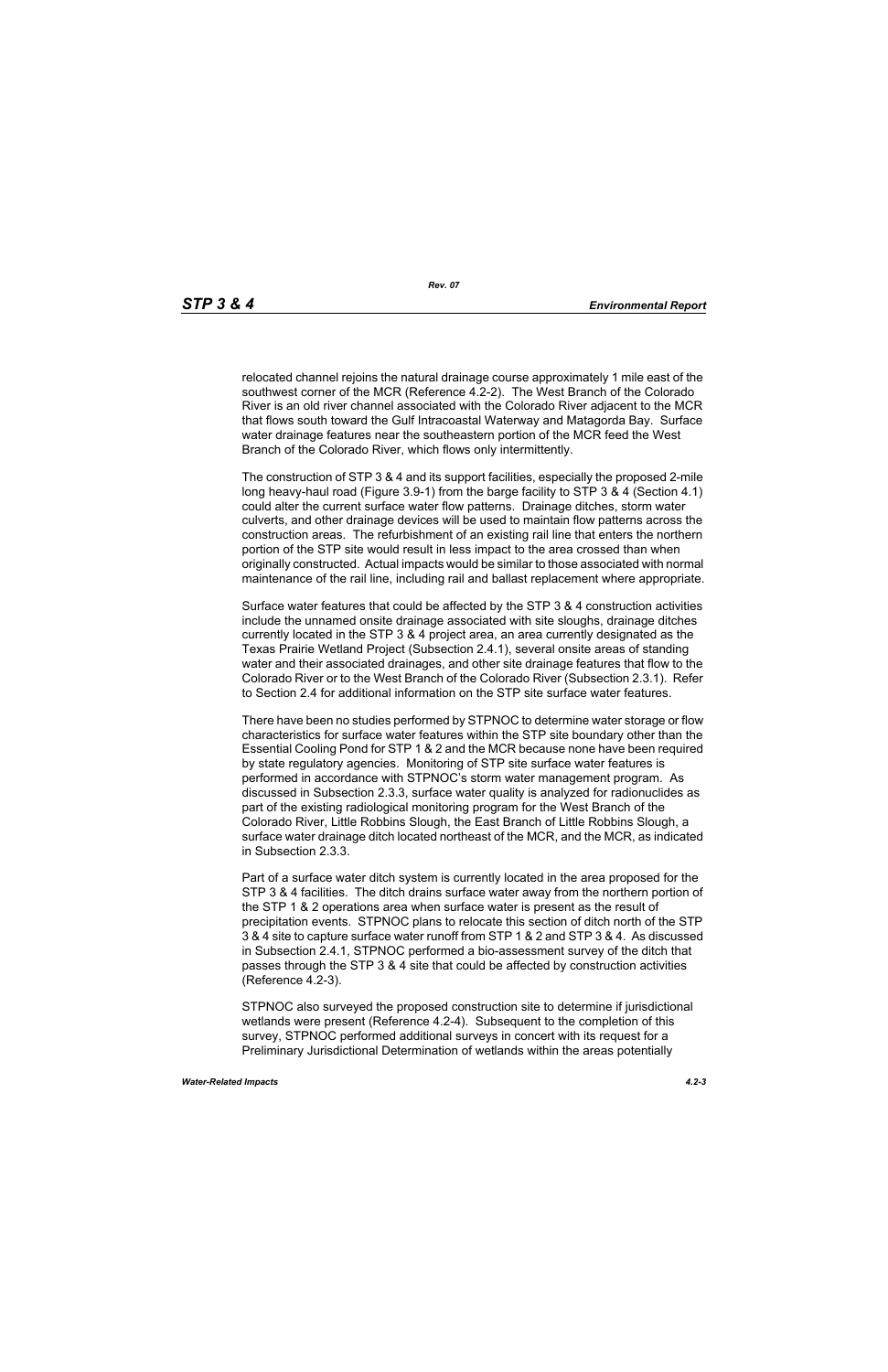affected by construction of Units 3 & 4. In May of 2009 the USACE confirmed the presence of 29 separate wetlands which would fall under the jurisdiction of the Clean Water Act. These wetlands ranged in size from 0.07 acres to 3.78 acres. Each of these wetlands would be avoided during construction activities (Reference 4.2-4). STPNOC would use silt fences and other erosion control devices, as needed, to help mitigate the possibility of surface water runoff from proposed construction activities impacting the STP site's surface water drainage features.

The RMPF intake structure on the Colorado River for STP 1 & 2 was built with the capability to provide enough makeup water to the MCR for four nuclear units. At present, it is operating at half its capacity, with only four makeup pumps in service. STPNOC has determined that the RMPF intake structure itself would not have to be modified to accommodate the new units. New pumps would be installed in the existing structure. This would limit potential direct impacts to the Colorado River.

The circulating water intake structure for STP 3 & 4 would be located on the modified existing MCR dike south of the STP 1 & 2 circulating water intake. The circulating water discharge outfall for STP 3 & 4 is located approximately 1000 feet west of the STP 1 & 2 discharge structure. Because of the configuration of circulating water pipes passing over the embankment, an overflow weir would be installed inside the discharge outfall to maintain proper siphon when the water level drops toward the low-water level datum. Downstream of the discharge outfall, riprap placement would be provided to prevent erosion. For more information, refer to Subsection 3.4.2.3. The MCR discharge is the existing blowdown facility to the Colorado River downstream of the RMPF. The MCR blowdown structure to the Colorado River is adequate in size to support the proposed project.

Any maintenance dredging of the Colorado River in the vicinity of the RMPF and the barge landing facility would be performed under existing or future STPNOC permits as required by the U.S.Army Corps of Engineers and in accordance with any applicable state permits or other requirements (Section 1.2 Tables 1.2-1 through 1.2-4). Dredged material from the dredged locations would be disposed in accordance with the STP site's dredging permits. Surface water impacts from dredging would be limited to the Colorado River in the direct vicinity of dredging operations and to the vicinity of the dredged material disposal area. Dredging would disturb sediments and increase turbidity downstream of the RMPF; however, impacts would be of short duration essentially limited to the period of actual dredging operations.

The State of Texas Construction Storm Water Program requires industrial facilities that discharge to waters of the United States and plan construction that would disturb more than 5 acres of land to:

- Obtain coverage under the Texas Pollutant Discharge Elimination System (TPDES).
- **IMPLEMENT MANAGEMENT EXAMPLE THE IMPLEMENT INCORDIT IN THE IMPLEMENT INCORDENT INCORDIT IN THE IMPLEMENT INCORDIT IN THE IMPLEMENT INCORDENT INCORDITION** devices and retention ponds) and operational measures to prevent the movement of pollutants (including sediments) offsite via storm water runoff.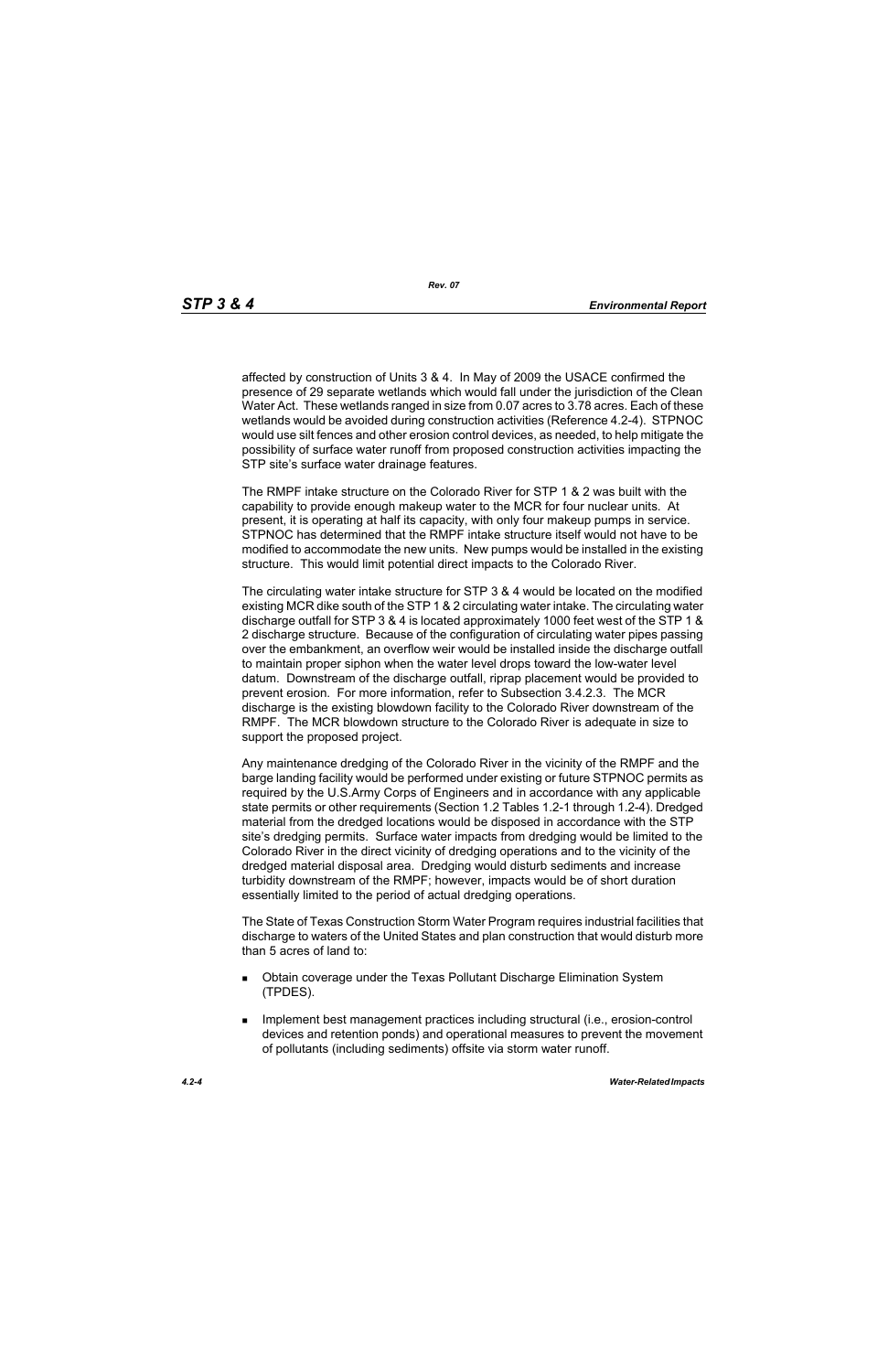**Develop a Storm Water Pollution Prevention Plan (SWPPP) through the TCEQ.** 

New retention ponds and connecting drainage ditches would be constructed to accommodate surface water runoff from areas where surface soils would be disturbed by construction activities. The proposed ditches and retention ponds may also be used to allow potential sediment-laden water generated from dewatering activities to settle in them to reduce the amount of sediment potentially discharged to surface water bodies at the site. The water could then, if necessary, be discharged at a TPDES permitted outfall. The locations of these ditches and retention ponds have yet to be determined.

Therefore, STPNOC concludes that impacts to surface water hydrology would be SMALL and would not warrant additional mitigation in addition to those included in required permits.

# **4.2.1.2 Groundwater Dewatering**

As discussed in Subsection 2.3.1, groundwater use in the vicinity of the STP site is primarily from the confined Chicot Aquifer (Beaumont Formation) within the Gulf Coast Aquifer system. The Chicot Aquifer is separated into shallow and deep aquifers by at least 150 feet of confining clay. Groundwater wells in Matagorda County are located within the Chicot Aquifer (Subsection 2.3.1). The Beaumont Formation comprises the shallower aquifer material below the alluvial deposits directly along the Colorado River channel and deeper portions of the Chicot Aquifer. The Beaumont Formation is comprised of deltaic sediments consisting of discontinuous interfingering beds of clay, silt, sand, and gravel that grade laterally over short distances (Reference 4.2-2). The upper 10 to 30 feet of the Beaumont Formation acts as an upper confining unit for the shallow portion of the Chicot Aquifer. As discussed in Subsection 2.3.1, the base of the shallow portion of the Chicot Aquifer is 90 to 150 feet deep at the STP site. This shallow portion of the Chicot Aquifer is the portion of the aquifer in which dewatering would occur.

Recharge to the shallow portion of the Chicot Aquifer is within a few miles north of the STP site. Discharge from the shallow portion of the aquifer is to local wells, to Colorado River alluvial material east of the site, and to Matagorda Bay and the Colorado River estuary, approximately 5 miles southeast of the site (Subsection 2.3.1).

The excavations for STP 3 & 4 would be approximatly one year apart. Each excavation would reach a depth of approximately 95 feet below grade. Perimeter dewatering would be required to a depth of at least 35 feet with dewatering wells for the deeper portion of the excavations located in the lower unit of the shallow portion of the Chicot aquifer to a depth of approximately 95 feet below grade. A slurry wall will be installed around the entire excavation (both Units 3 and 4) to a depth of approximately 125 feet below grade. The extent of each excavation would be approximately 1000 feet wide (east-west) by 1200 feet long (north-south) and would cover an area of approximately 27 acres for each unit.

It is currently anticipated that dewatering and excavation activities for STP 3 & 4 and their ancillary facilities would be similar to those performed during construction of STP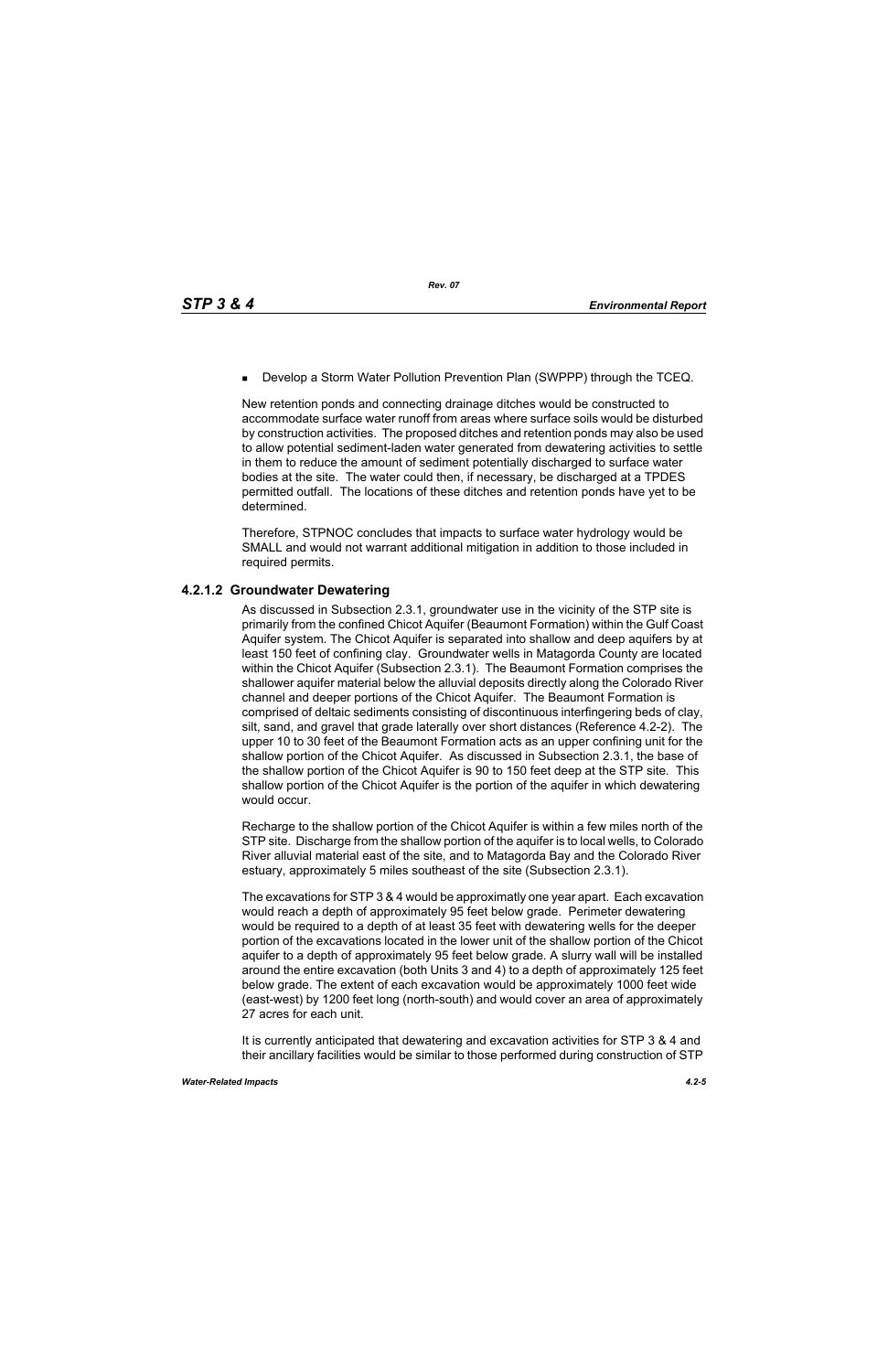1 & 2. Dewatering and excavation activities for the existing STP 1 & 2 are described in STP 1 & 2 FSAR Subsection 2.5.4 (Reference 4.2-1). As discussed in Subsection 2.3.1, the proposed cut and fill excavation dewatering activities for STP 3 & 4 would consist of a combination of a perimeter slurry wall, deepwells, recharge wells, jet eductors, sand drains, wellpoints, pumps, standby pumps, sumps, sump pumps, trenches, and necessary appurtenances capable of achieving the design requirements to dewater or to depressurize the major water-bearing strata. The perimeter dewatering wells would control lateral inflow and assist in removing water stored within the excavation. The open pumping system would control precipitation runoff, assist in water storage removal, and any inflow to the excavation.

 The initial dewatering rate is estimated to be 6700 gpm and is expected to decline to approximately 1000 gpm due to the surrounding slurry wall. The hydraulic conductivity in the upper unit of the shallow portion of the Chicot Aquifer is between 65 and 420 gallons per day/square foot (gpd/ft<sup>2</sup>). Transmissivity values range from 1100 and 10,500 gallons per day per ft (gpd/ft). The storage coefficient varies between 0.0017 and 0.0007. The lower unit of the shallow portion of the Chicot Aquifer has a hydraulic conductivity that ranges between 410 and 600 gpd/ft<sup>2</sup>, a transmissivity range between 13,000 and 33,000 gpd/ft, and storage coefficients between 0.00045 and 0.00071.

Based on the range of estimated flow, drawdown and subsidence estimates at key facility structures are included in Table 4.2-1. The excavation dewatering rates measured during STP 1 & 2 construction (1300 gpm to 2900 gpm) indicate the estimated STP 3 & 4 rates would be less than the upper bounded steady-state flow of 6700 gpm at the initial dewatering with a steady state of approximately 1000 gpm, which suggests that the estimates based on the lower hydraulic conductivity value may be more realistic. Therefore, the amount of projected drawdown and subsidence at the MCR and STP 1 & 2 would likely be on the lower end of the estimate range as shown in Table 4.2-1. Table 4.2-2 includes groundwater hydrologic parameters based on pump tests performed in the upper portion of the Chicot Aquifer.

As discussed in Subsection 2.3.1, the soils to a depth of approximately 10 to 30 feet in the vicinity of STP 3 & 4 consist primarily of silty clays that create a confined groundwater system in the shallow portion of the Chicot Aquifer at the site. The presence of the surficial clays would also isolate wetlands and shallow surface water (natural and man-made drainage) features in the vicinity of STP 3 & 4 from the underlying subsurface soil units being dewatered during construction. Therefore, the impact to wetlands or to surface water drainage features in the vicinity of the proposed excavation from the proposed dewatering activities would be SMALL and would not warrant additional mitigation.

Due to the presence of the confining clays above and below the shallow portion of the Chicot Aquifer, dewatering activities would be limited to the shallow portion of the Chicot Aquifer. As discussed in Subsections 2.3.1 and 2.3.2, the closest offsite well to the STP 3 & 4 site location (Figure 2.3.1-43) installed in the shallow artesian portion of the Chicot Aquifer is Well 2004120846, which is located approximately 9000 feet east of the STP 3 & 4 site. This well is approximately 80 feet deep and is used to supply water to livestock.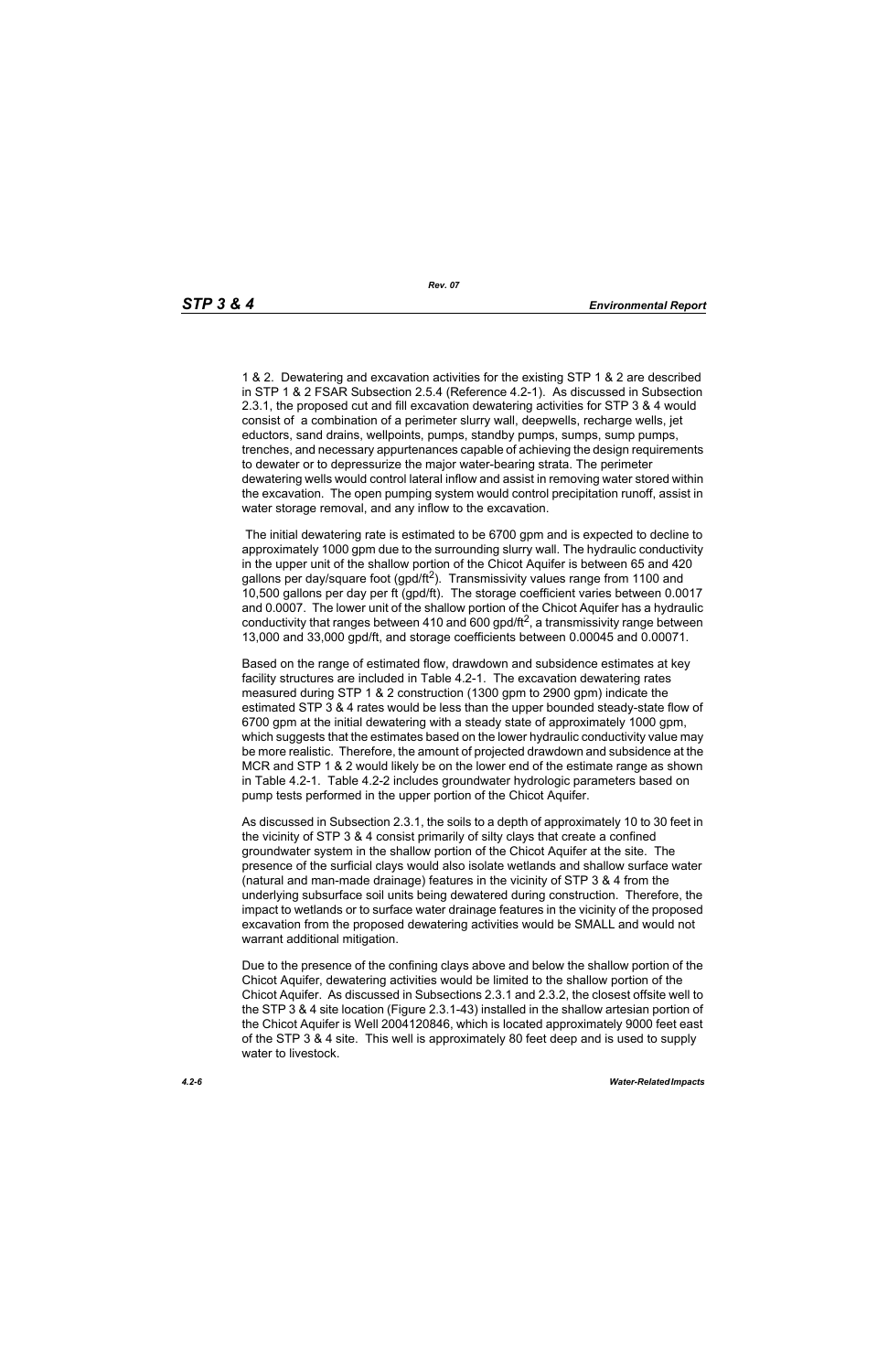Dewatering activities in the upper shallow aquifer would not impact most local water well users because most water wells close to the site are located in the deeper portion of the Chicot Aquifer (Subsection 2.3.2). Dewatering wells would be installed above the confining layer separating the shallow portion of the Chicot Aquifer from the deeper portion. Therefore, dewatering would occur within the direct vicinity of the excavation for a reasonably short period of time (period of construction), affecting only the shallow portion of the Chicot Aquifer. The potential for subsidence associated with dewatering would be SMALL and limited to onsite areas, primarily to the areas of STP 1 & 2 and the MCR. Subsidence impacts could be mitigated through the installation of cutoff walls that would limit the amount of groundwater required to be pumped during the dewatering of the excavation. The use of injection wells or infiltration trenches could also help to limit the amount or possibility of subsidence near the existing STP site facilities by creating an area of recharge between the excavation and those facilities.

As discussed in Subsection 2.3.1, the use of the slurry wall could reduce the amount of water it would be necessary to remove from the excavation during dewatering. The steady state dewatering during the construction phase is significantly reduced with an estimated dewatering rate of 1000 gpm.

As discussed in Subsection 2.3.1, the MCR is connected to the shallow portion to the Chicot Aquifer where the surficial clays were excavated during the construction of the STP 1 & 2. This connectivity of the MCR to the shallow portion of the Chicot Aquifer and the fact that the proposed excavation sites are only 2200 feet from the MCR, dewatering over time could result in the movement of water from the MCR (higher head potential) to the excavation (lower head potential) if there are subsurface flow paths that directly connect the two areas. The loss of surface water from the MCR as a result of dewatering activities could result in the need to increase surface water use from the Colorado River or an increase in groundwater use. The use of the slurry wall between the excavation for STP 3 & 4 and the MCR could block potential flow from the MCR to the STP 3 & 4 excavation and prevent the additional loss of surface water from the reservoir.

Due to the nature of the clay and sand materials, sumping may be required to handle any seepage, trapped water, perched water, or surface water on top of these formations. A system of shallow drains and/or ditches is utilized inside and outside the excavation to collect and direct minor seepage to sumps. This system would also be utilized to handle storm water that enters the excavation. Sand drains may also be installed to allow the trapped and/or perched water to migrate to the lower permeable formations that are pumped by the active dewatering systems. The effluent from the dewatering well system would be controlled, and discharged into drop structures with discharge points located in the existing MCR.

A surficial clay extends across the STP site with the exception of beneath some sections of the MCR where the clay was penetrated during construction activities for STP 1 & 2. Because the shallow portion of the Chicot Aquifer is generally isolated from surface waters outside of the footprint of the MCR by the surficial clay and from underlying aquifer units by a confining unit, STPNOC concludes that impacts to groundwater due to pumping during dewatering activities in this aquifer would be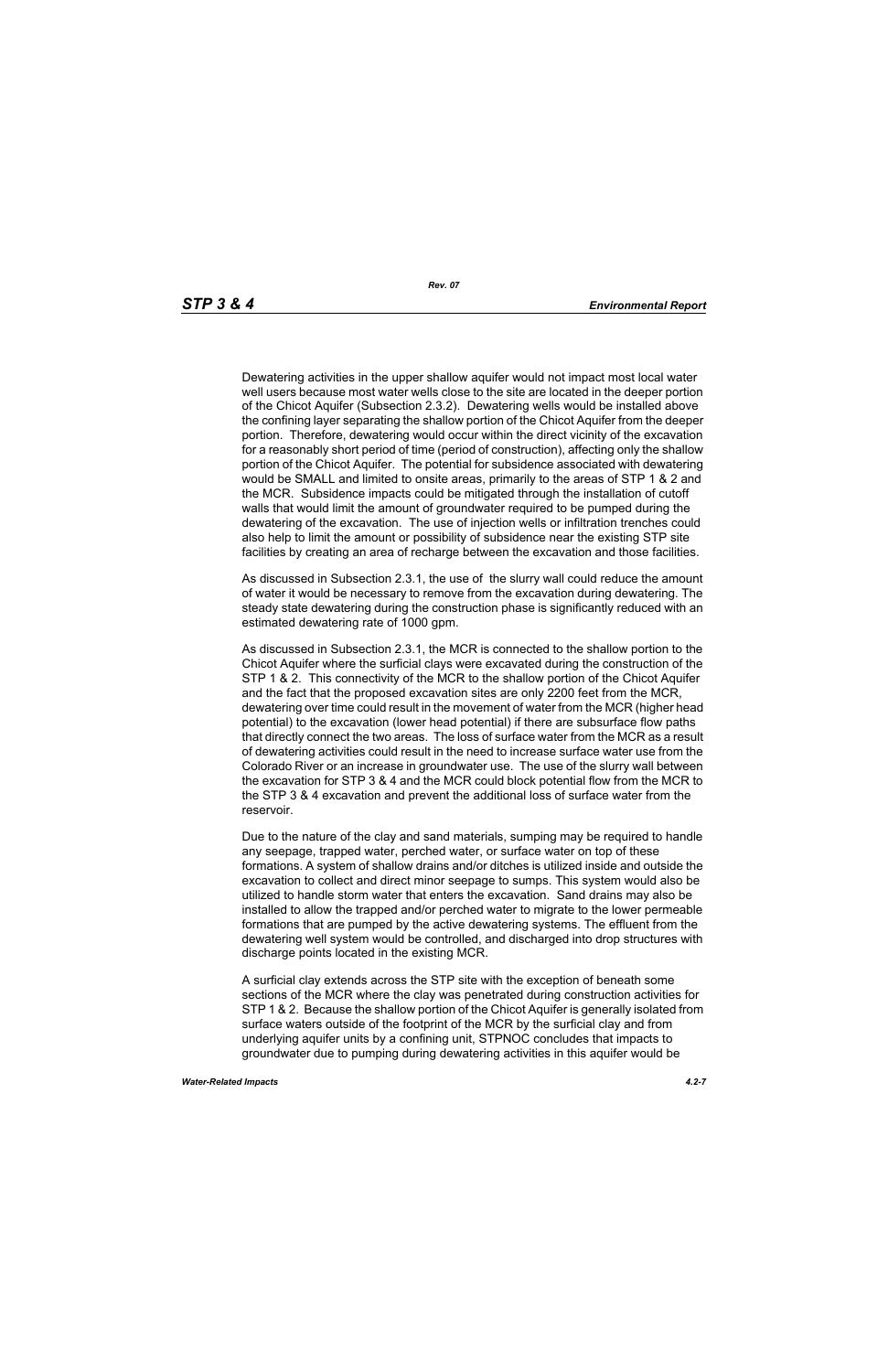limited to the shallow portion of the Chicot Aquifer. Impacts on surface water hydrology from dewatering activities with the possible exception of the MCR would be SMALL and would not warrant additional mitigation.

Compacted materials added to the excavation as part of the backfill process and the presence of the new units would alter the groundwater flow paths in the vicinity of STP 3 & 4 foundations. However, these impacts would be localized to the STP site in the area of construction. When the slurry wall is installed prior to construction, flow patterns within the shallow portion of the Chicot Aquifer on the STP site would also be altered. These impacts would be limited to areas of construction within the STP site boundary and would have no impact on surface water hydrology. STPNOC has developed a Dewatering Plan to be used by the construction contractor that contains detailed information on dewatering and water disposal activities and possible mitigation measures for the STP 3 & 4 site. Once dewatering operations cease, the affected potentiometric surface at the site is expected to return to pre-construction levels. Therefore, STPNOC concludes impacts to the shallow groundwater aquifer from dewatering activities would primarily be localized to the STP site and would be SMALL, and would not warrant mitigation other than as mentioned above or required by existing or required permits.

#### **4.2.2 Water Use Impacts**

The existing five (5) site groundwater production wells are indicated in Figure 2.3-2. A description of the groundwater underlying the STP site is provided in Subsection 2.3.1.2.2. A description of current groundwater use at STP 1 & 2 is provided in Subsection 2.3.2.2 and Table 3.2-18.

Based on the results of an operating plant (Units 3 and 4) water balance calculation (Reference 4.2-8) and a site groundwater use calculation (Reference 4.2-9), STPNOC has determined that the STP site groundwater operating permit (Reference 4.2-5) limit provides adequate groundwater supply for water uses required for the operation of STP Units 1 and 2 and the construction, initial testing, and operation of STP Units 3 and 4. The permit allows groundwater withdrawals from the five site production wells up to a limit of 9000 acre-feet over the permit term of approximately 3 years. For discussion purposes, this permit limit may be described herein as "approximately 3000 acre-feet/year," recognizing that groundwater withdrawal in a single year may exceed 3000 acre-feet provided that total withdrawals over the permit term do not exceed 9000 acre-feet. As a point of reference, if the permit limit were exactly 3000 acre-feet/year (which is not necessarily the case due to slight variances in the permit term with each permit renewal), the equivalent "normalized" withdrawal rate assuming continuous pumping every minute of every day of each year would be approximately 1860 gpm.

As discussed in Subsection 2.3.2, annual groundwater use for operation of STP Units 1 & 2 from 2001 through 2006 averaged approximately 798 gpm (approximately 1288 acre-feet/year). A small but not insignificant portion of this amount has been diverted to the Main Cooling Reservoir (MCR) as a result of manual operation of the groundwater well pump and header system. With the installation of appropriate automated groundwater well pump and header system controls, this diverted groundwater would be available for construction, initial testing, and operation of Units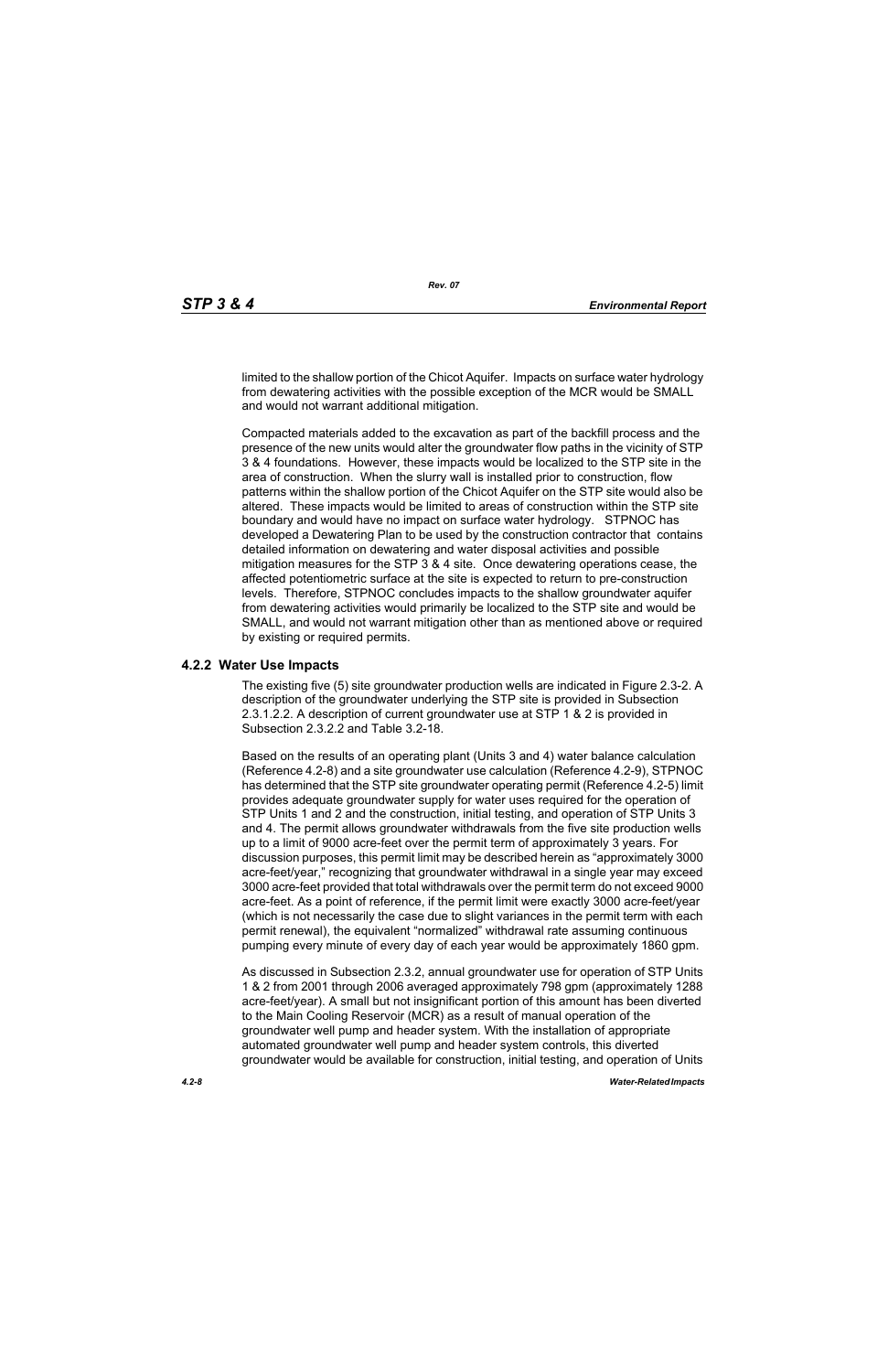3 and 4. However, as documented in the site groundwater use calculation (Reference 4.2-9), it has been determined that even if this water were not available to Units 3 and 4, the existing STP site groundwater operating permit limit provides adequate groundwater supply for water uses required for the operation of STP Units 1 and 2 and the construction, initial testing, and operation of STP Units 3 and 4.

Groundwater would be used during construction and initial testing of STP Units 3 and 4 for personal consumption and use, concrete batch plant operation, concrete curing, cleanup activities, dust suppression, placement of engineered backfill, and piping flushing and hydrostatic tests. Water uses for the construction and initial testing of STP Units 3 and 4 were estimated for each month during the construction period through the commencement of unit operation (Reference 4.2-9). As documented in the site groundwater use calculation (Reference 4.2-9), monthly construction water uses are projected to range from a normalized rate of approximately 10 gpm to approximately 228 gpm. Similarly, monthly water uses associated with initial testing of STP Units 3 and 4 are projected to range from a normalized rate of approximately 47 gpm to approximately 491 gpm.

When evaluating whether the total site groundwater demand can be satisfied by the available groundwater supply, the site groundwater use calculation (Reference 4.2-9) considers the schedule projected for each use, and evaluates the total site groundwater usage at each point in time from the commencement of STP Units 3 and 4 construction until both Units 3 and 4 are in operation (i.e., Units 1, 2, 3 and 4 are operating simultaneously). With consideration for the need to maintain water storage capacity to provide for peak site water demands, this evaluation confirms that total site groundwater demand remains below the existing site groundwater permit limit during construction, initial testing, and operation of STP Units 3 and 4.

As discussed in Section 2.3.2, the design groundwater withdrawal capacity associated with the five site production wells covered by the existing site groundwater operational permit is 1950 gpm. Of the total 1950 gpm design capacity, not more than approximately 1650 gpm is considered to be available based on operating experience and the fact that use of the Nuclear Training Facility (NTF) pump is limited to providing fire protection water for the NTF. Therefore, STPNOC intends to install at least one additional site groundwater well with a design capacity of 500 gpm. As with the existing five site production wells, any new well(s) would be installed to depths within the deep portion of the Chicot Aquifer. As documented in the site groundwater use calculation (Reference 4.2-9), this additional capacity will allow for sufficient groundwater withdrawal to meet water uses required for: (1) operation of STP Units 1 and 2 and the construction, initial testing, and operation of STP Units 3 and 4; and (2) potential temporary capacity reduction as a result of equipment failure/unavailability. Any additional wells would be properly permitted under applicable Coastal Plains Groundwater Conservation District (CPGCD) and TECQ requirements, and would not involve a request for an increase in the existing permit limit.

As discussed in Subsection 2.3.2, the site's five (5) production wells provide water from the deep portion of the Chicot Aquifer (well depths between 600 and 700 feet) for STP Units 1 & 2 operations, the NTF, and for the STP Visitor Center (located within the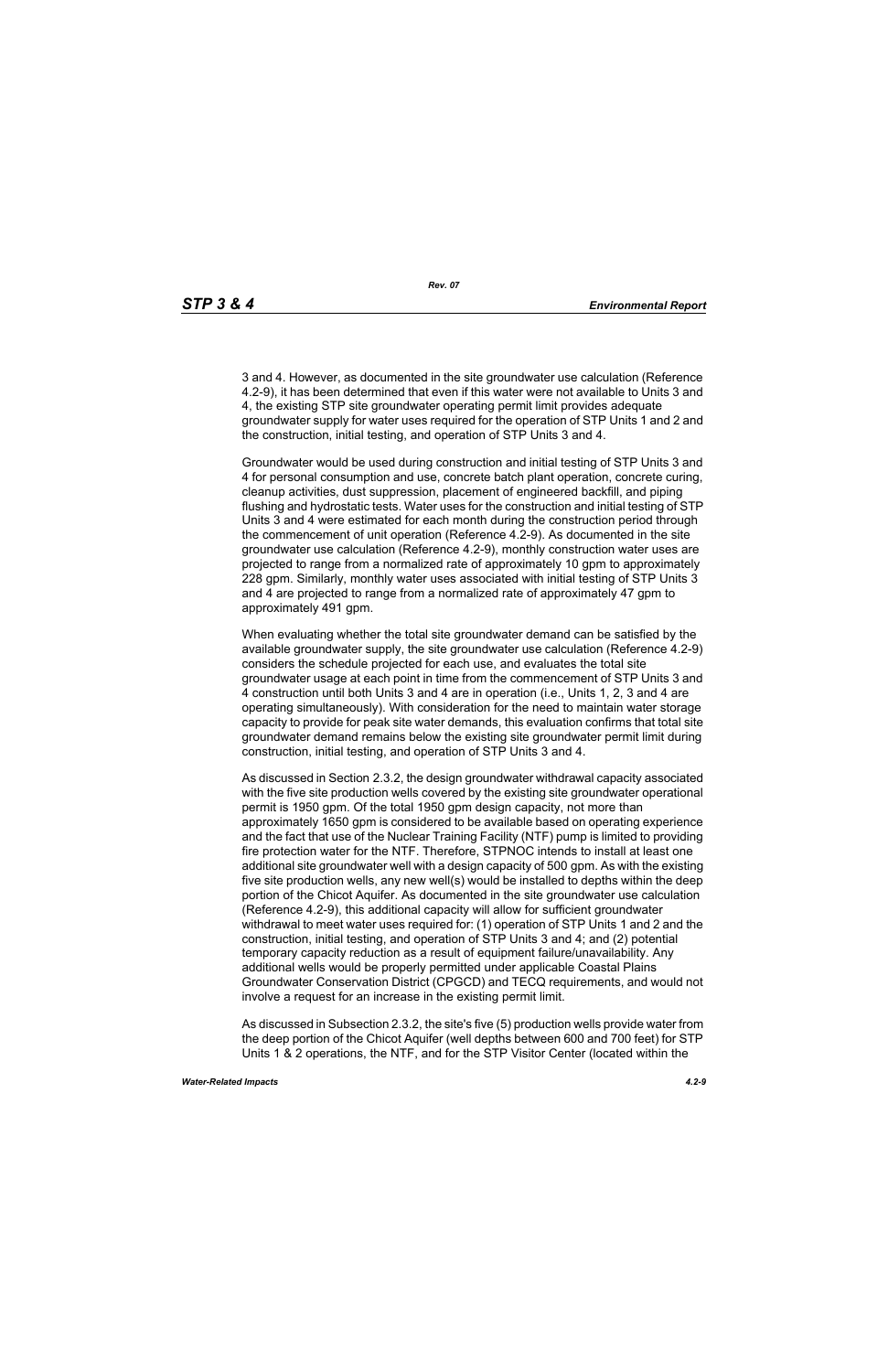NTF). STP Units 1 & 2 currently use this water for cooling, condensing, and refrigeration; process and washdown; boiler feed; air-conditioning; sanitary and drinking; and other plant activities. A sixth well located at the east entrance to the STP Unit 1 and 2 site off FM 521 has been plugged and abandoned. An onsite pump test on Well 5 installed to a depth of 700 feet in the deep aquifer portion of the Chicot Aquifer yielded 50,000 gpd/ft (6680 ft<sup>3</sup>/day). However, as indicated in Table 2.3.1-16, lower transmissivity values were calculated for Well 6 and Well 7. Therefore, an average transmissivity value of 33,245 gpd/ft (4444 ft<sup>3</sup>/day) was used in the calculations. No values for the coefficient of storage were determined for these wells, so the values used are those for Well 5. The specific capacity of Well 5 was 10 gallons per minute per foot (gpm/ft) of drawdown. The average permeability of the deep aquifer beneath the site was calculated to be 35 ft/day (Reference 4.2-2). The hydrologic parameters for the modeling of potential groundwater use impacts using a confined aquifer scenario for the deeper portion of the Chicot Aquifer are included in Table 4.2-3. Subsection 2.3.1 describes the confining unit separating the shallow portion of the Chicot Aquifer from the deeper portion of the Chicot as being confined. Therefore, the results of using a confined scenario would represent STPNOC's current knowledge of the site conditions.

The upper shallow aquifer is primarily used for livestock watering and other low-yield requirements. The upper shallow aquifer is isolated from the surface waters by surficial clays and from the lower aquifer units by several confining units. As discussed in Subsection 2.3.2, most well water users near STP do not use the upper shallow aquifer as a source for drinking water because of its low yield. The deep confined aquifer is used as the primary source of water for the region due to higher aquifer yield. Therefore, STPNOC concludes that impacts due to pumping from the STP site's production wells during construction activities to the shallow portion of the Chicot Aquifer would be SMALL and would not warrant mitigation.

As indicated above, construction and initial testing of STP Units 3 & 4 will result in an increase in the average groundwater pumping rate (not to exceed the existing permit limit) as compared to that currently required to supply the needs of STP Units 1 & 2. The wells located in the deeper portion of the Chicot Aquifer were evaluated to determine any potential impact to wells located in the vicinity of the STP site within the same portion of the aquifer. The closest offsite well (Figure 2.3.2-5) in the same aquifer unit from an STP site well is Texas Water Development Board Well 8109702, which is located approximately 1.25 miles (6600 feet) southeast of STP Well 7. However, the CPGCD requires a distance of 2,500 feet to be between wells permitted by the District (Reference 4.2-6). Therefore a distance between the potential wells of 2,500 feet would result in the more conservative model results than 6600 feet. As discussed above, the hydrologic parameters used for the modeling are listed in Table 4.2-3.

# **4.2.2.1 Confined Nonleaky Scenario**

A confined nonleaky scenario would most likely represent actual site conditions. The hydrologic parameters used in support of a confined nonleaky aquifer scenario are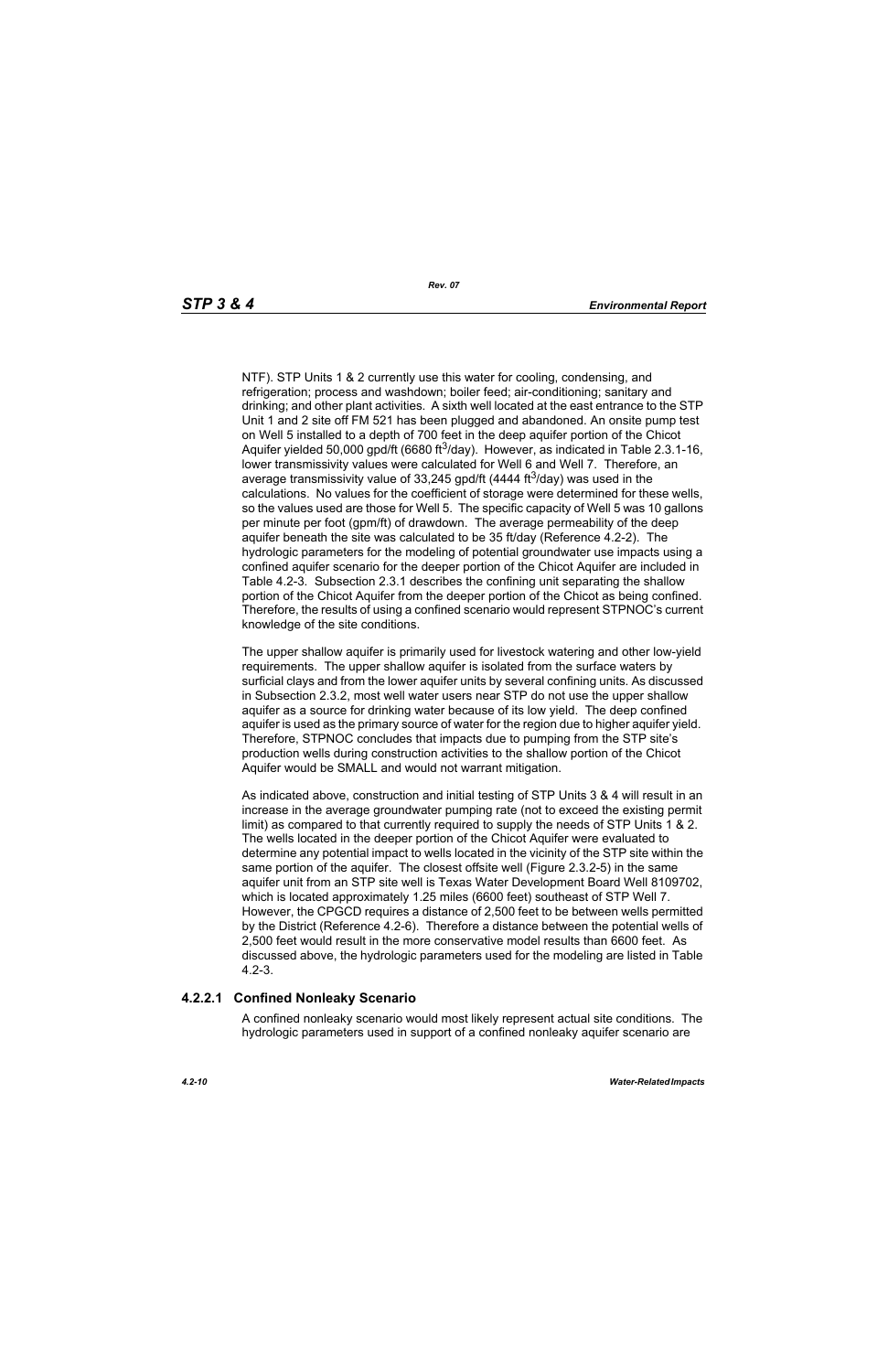included in Table 4.2-3. The Theis non-equilibrium well equations (Reference 4.2-7) for a confined non-leaky scenario are as follows:

 $s = [Q/4(3.14)T](W(u))$   $u = r<sup>2</sup>S/4Tt$ 

where:

| s = drawdown (ft)                        | T = transmissivity, $\text{ft}^2/\text{day}$ |
|------------------------------------------|----------------------------------------------|
| $Q =$ pumping rate, ft <sup>3</sup> /day | $t =$ time since pumping started, days       |
| S = coefficient of storage               | $W(u)$ = Theis well function                 |
| r = distance to pumping well, ft         |                                              |
|                                          |                                              |

The assumptions made were that the aquifer is homogeneous, isotropic, of uniform thickness, and of infinite aerial extent. The assumptions also include that the potentiometric surface prior to pumping is horizontal; the well is pumped at a constant discharge rate; the well is fully penetrating and flow is horizontal; the well diameter is infinitesimal so that storage within the well can be neglected; and water from storage is discharged instantaneously with decline of head. The results of the confined nonleaky scenario model indicated that drawdown of the deeper portion of the Chicot Aquifer potentiometric surface at a distance of 2500 feet from any STP site well based on an average pumping rate of 798 gpm after a period of 27 years (9855 days), which is the operational period of STP 1 & 2 to beginning of construction, would result in a drawdown of 27 to 30 feet. During the construction period [7 years (2555 days)] for STP 3 & 4, the drawdown associated only with the construction activities and a pumping rate of 1062 gpm is 32 to 36 feet. During the period of overlap of the current operational water use and the amount of water projected to be used during construction of STP 3 & 4 over the length of construction activities, the drawdown of the potentiometric surface of the Chicot Aquifer was determined to be 55 to 63 feet (pumping rate of 1860 gpm, which, as detailed in Subsection 4.2.2, is a conservative normalized approximation of the current permitted limit) at 2,500 feet from the pumping well

In reality, as with the confined non-leaky scenario, the actual withdrawal resulting from the pumping of any STP site well a distance of 2,500 feet away would be similar to the drawdown that could be generated under current operating conditions based on design yields and assuming that the wells pumped are pumped in a manner such that no two adjacent wells are ever pumped at the same time to prevent coalescing drawdowns. The drawdown at a distance 2,500 feet from any STP site well for the 500 gpm design yield during the projected 40-year operating period of STP 1 & 2 is 18 to 20 feet.

STPNOC concludes that impacts due to increased pumping during construction activities to the deeper portion of the Chicot Aquifer would be SMALL and would not warrant mitigation. A reduction in drawdown potential could be obtained by the permitting of additional production wells within the same aquifer sequence. This would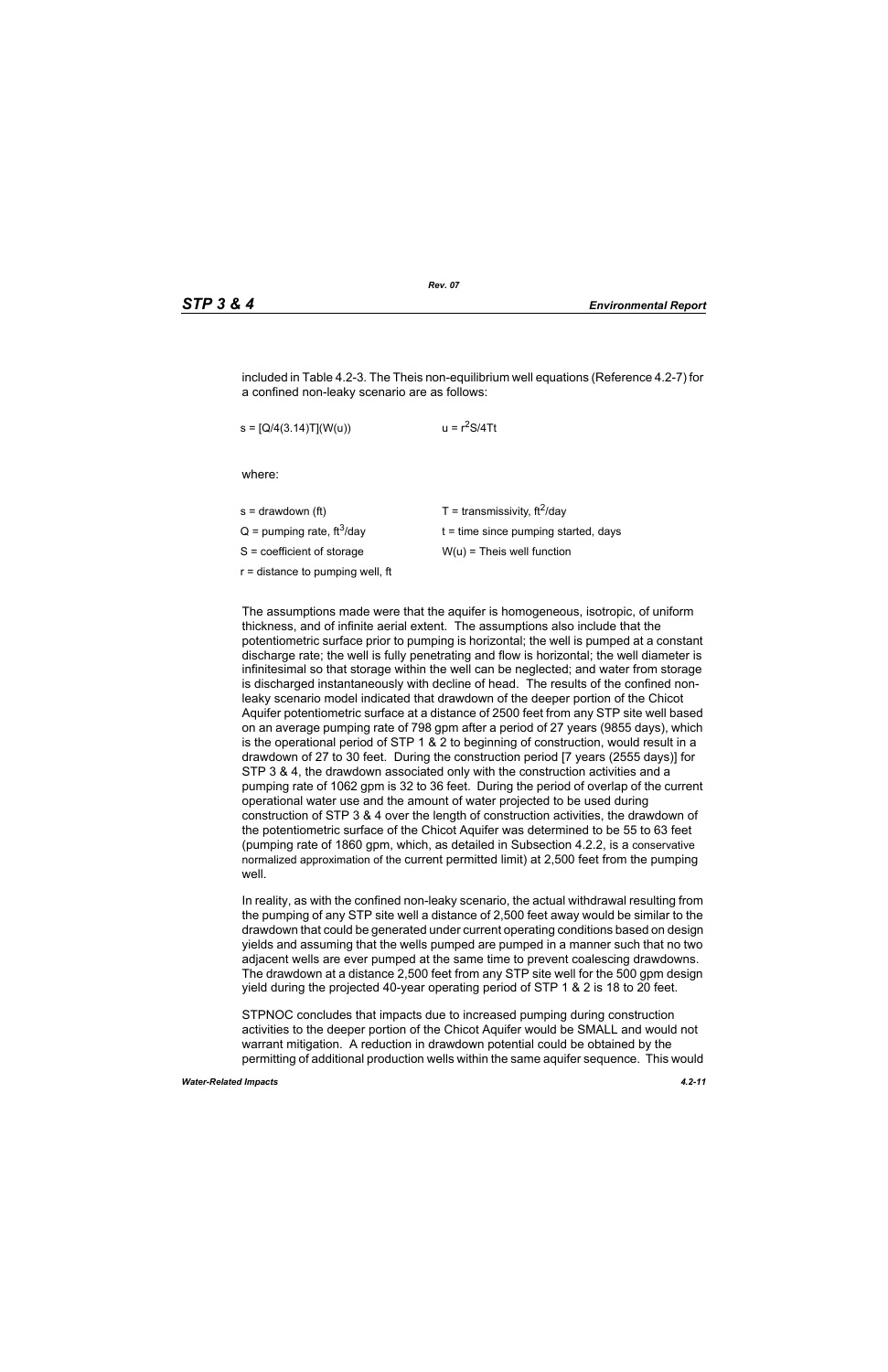allow STP to decrease the actual pumping rate at each well location, thereby spreading out the potential drawdown impacts across the STP site and reducing the effect each of the individual wells would have on offsite well locations while pumping within the current permitted rate.

## **4.2.3 Water Quality Impacts**

#### **4.2.3.1 Surface Water**

Impacts to surface water quality can occur as the result of chemical spills and soil erosion due to ground disturbance during construction. Potential impacts from the modification or construction of new replacement transmission towers along the STP to Hillje right-of-way would result in soil disturbance which would increase the potential impacts to surface water from sedimentation. Based on observation of aerial photographs, buffers of vegetated land that lie between the transmission towers to be modified or constructed and nearby surface water features would reduce the likelihood of any impacts due to sedimentation resulting from construction activities. STPNOC anticipates that modifications/construction along the transmission right-of-way would occur in accordance with all applicable regulations (Section 1.2, Tables 1.2-1 through 1.2-4) and best management practices to further reduce the potential impact, including erosion control measures that may include the use of silt fences and sediment retention basins to prevent storm water from carrying soil into down-gradient water bodies.

Any contaminants (e.g., diesel fuel, hydraulic fluid, antifreeze, or lubricants) spilled during construction activities and not controlled by spill control measures could also affect surface water quality. Any minor spills of potential contaminants, including diesel fuel, hydraulic fluid, or lubricants during construction of the project, would be remediated quickly in accordance with the STP Construction SWPPP. Therefore, impacts to water quality would be considered SMALL and would not warrant additional mitigation.

Due to the relatively flat topography of the STP site, erosional impact to onsite land surfaces would be SMALL. Little Robbins Slough and Kelly Lake receive surface water from the northern portion of the STP site via surface flow from STP site drainage features and could therefore be impacted by site disturbance activities in the vicinity of STP 3 & 4 and the heavy-haul road. Direct impacts to the Colorado River from the construction activities at STP 3 & 4 are less likely because of the distance (approximately 3 miles) between the construction site and the waterway. Based on observation of aerial photographs, buffers of vegetated land that lie between the construction site and nearby surface water features would reduce the likelihood of any impacts due to sedimentation resulting from construction activities. STPNOC would plan and carry out road building and other project construction activities in accordance with all applicable regulations (Section 1.2, Tables 1.2-1 through 1.2-4) and best management practices including erosion-control measures that may include silt fences and sediment retention basins to prevent storm water from carrying soil into downgradient water bodies.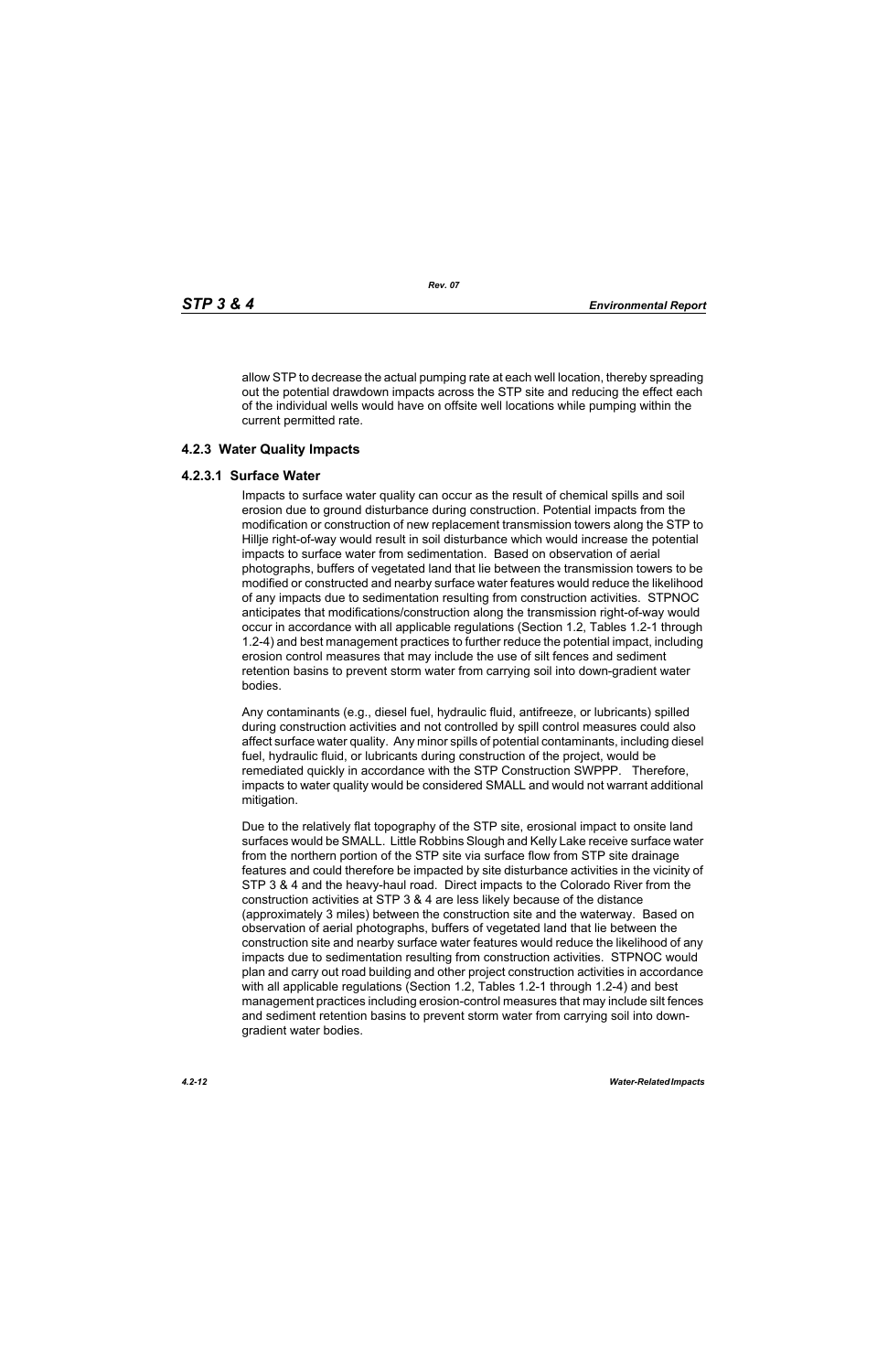Because the STP 3 & 4 site slated to be disturbed for facilities and supporting infrastructure is more than 5 acres, STPNOC would, in compliance with the TCEQ TPDES Construction Storm Water Program, do the following:

- **Submit a Notice of Intent to obtain coverage under the TCEQ General Permit** Number TX150000 Relating to Discharges from Construction Activities.
- Develop a SWPPP.
- **IMPLEMENT MANAGEMENT MANAGEMENT CONTROLLER** Including structural and operation controls to prevent the movement of pollutants (including sediments) into wetlands and water bodies via storm water runoff

Based on the fact that any ground-disturbing activities would be permitted and overseen by state regulators, and guided by an approved SWPPP, STPNOC believes any impacts to surface water during the construction phase would be SMALL and would not warrant mitigation beyond those best practices mentioned above and any additional requirements required by permitting agencies.

# **4.2.3.2 Groundwater**

The shallow aquifer beneath the plant and the STP to Hillje transmission right-of-way is under confined conditions resulting from the overlying surficial clay material and the underlying confining unit that separates the shallow confined aquifer from the deep aquifer located within the Beaumont Formation. The groundwater at the STP site and in the vicinity of the STP site is replenished by natural precipitation that percolates to the water table and then moves laterally to the closest interceptor stream, the Colorado River. As a consequence, any contaminants (e.g., diesel fuel, hydraulic fluid, antifreeze, or lubricants) spilled during construction and not controlled by spill control measures may affect only the shallow aquifer and would ultimately move to surface water bodies where they could be intercepted.

Any minor spills of diesel fuel, hydraulic fluid, or lubricants during construction of the project would be remediated quickly in accordance with the construction SWPP.

None of the planned construction activities has the potential to affect the deep, confined aquifers. In the unlikely event small amounts of contaminants escape into the environment, they would have only a small, localized, temporary impact on the shallow confined aquifer. STPNOC believes that any impacts to groundwater quality would be SMALL and would not warrant mitigation beyond those described in this section or required by permit.

# **4.2.4 References**

- 4.2-1 STPEGS Updated Final Safety Analysis Report for Units 1 & 2, Revision 13, May 2006.
- 4.2-2 "Final Environmental Statement related to the Operation of STP 1 & 2," NRC (Nuclear Regulatory Commission) August 1986.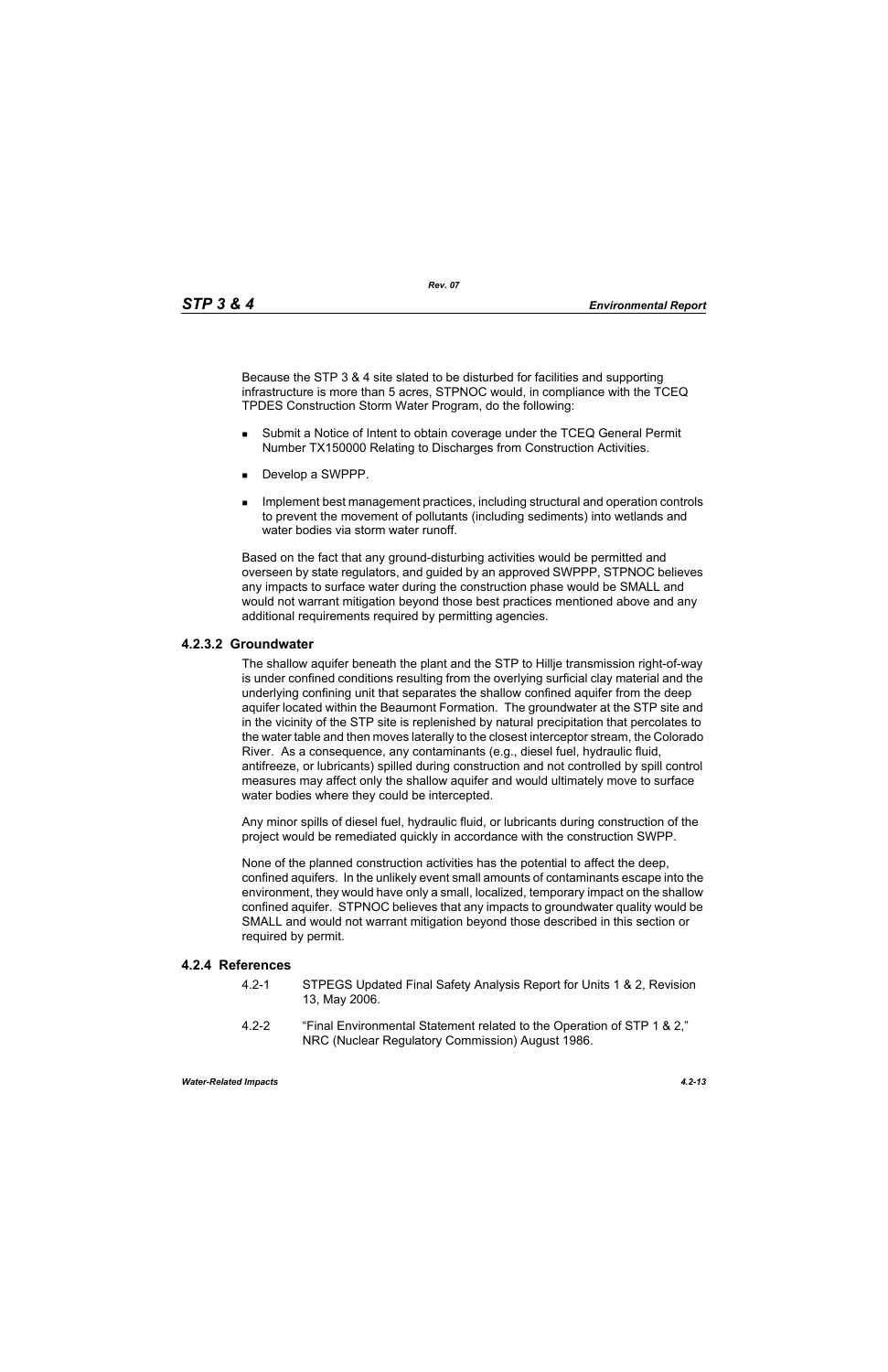- 4.2-3 "Rapid Bioassessment Initial Report," ENSR (ENSR Corporation), South Texas Project Electric Generating Station, Prepared for STP Nuclear Operating Company, Wadsworth, Texas, May 2007.
- 4.2-4 "Ecological Survey Report Unit 3 and 4 Licensing Project," ENSR, South Texas Project Electric Generating Station, Prepared for STP Nuclear Operating Company, Wadsworth, Texas, March 2007.
- 4.2-5 Operating Permit, STP Nuclear Operating Company, Historical User Permit No. OP-04122805, Coastal Plains Groundwater Conservation District, March 2005.
- 4.2-6 CPGCD (Coastal Plains Groundwater Conservation District) 2004, Rules of the Coastal Plains Groundwater Conservation District, adopted May 25.
- 4.2-7 "Groundwater and Wells," Fletcher G. Driscoll, 2<sup>nd</sup> Edition, Johnson Filtration Systems Inc., St. Paul, Minnesota, 1989.
- 4.2-8 "Plant Water Balance," Fluor Nuclear Power Calculation No. U7-SITE-G-CALC-DESN-2001.
- 4.2-9 "Site Groundwater Use for Construction, Initial Testing, Startup, and Operations," Fluor Nuclear Power Calculation No. U7-SITE-G-CALC-DESN-2002.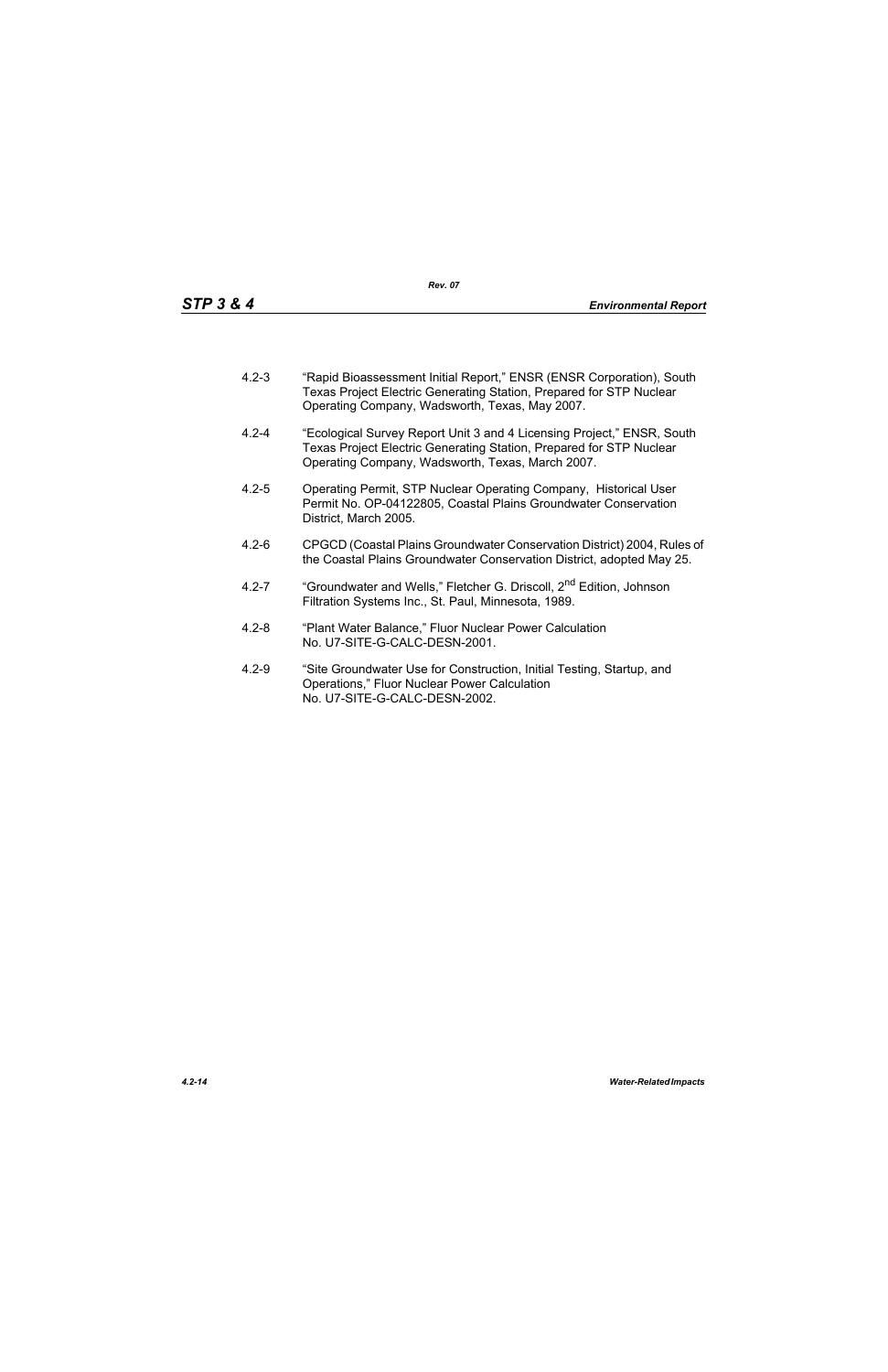| Table 4.2-T EStimated Dewatering Drawdown and Subsidence |                                                        |                                         |                                           |  |  |
|----------------------------------------------------------|--------------------------------------------------------|-----------------------------------------|-------------------------------------------|--|--|
| Location                                                 | <b>Distance from STP Proposed</b><br><b>Excavation</b> | Drawdown at<br><b>Location Facility</b> | Subsidence at<br><b>Location Facility</b> |  |  |
| <b>MCR Dike</b>                                          | 2200 ft from STP 3 & 4                                 | $< 0.1$ to 10 ft                        | $< 0.01$ to 0.08 ft                       |  |  |
| STP Unit 1                                               | 1800 ft from STP 3 & 4                                 | $< 0.1$ to 19 ft                        | $<$ 0.01 to 0.15 ft                       |  |  |
| STP Unit 2                                               | 2250 ft from STP 3 & 4                                 | $0.1$ to 9 ft                           | $< 0.01$ to 0.07 ft                       |  |  |

# **Table 4.2-1 Estimated Dewatering Drawdown and Subsidence**

| Table 4.2-2 Pump Test Data STP 1 & 2 Shallow Aquifer |
|------------------------------------------------------|
| <b>Portion of the Chicot Aquifer</b>                 |

|                          | <b>Test Depth</b> | Transmissivity | Permeability |        | <b>Storage</b>     |
|--------------------------|-------------------|----------------|--------------|--------|--------------------|
| (ft)<br><b>Pump Test</b> |                   | (gpd/ft)       | gpd/ft       | cm/sec | <b>Coefficient</b> |
|                          | 60-140            | 33,000         | 410          | 0.0200 | 0.00071            |
| 2                        | 59-83             | 13,000         | 600          | 0.0280 | 0.00045            |
| 3                        | $20 - 43$         | 1,100          | 65           | 0.0030 | 0.00170            |
| 4                        | $30 - 45$         | 10,500         | 420          | 0.0200 | 0.00070            |

Source: Reference 4.2-2, Table 2.4.13-3